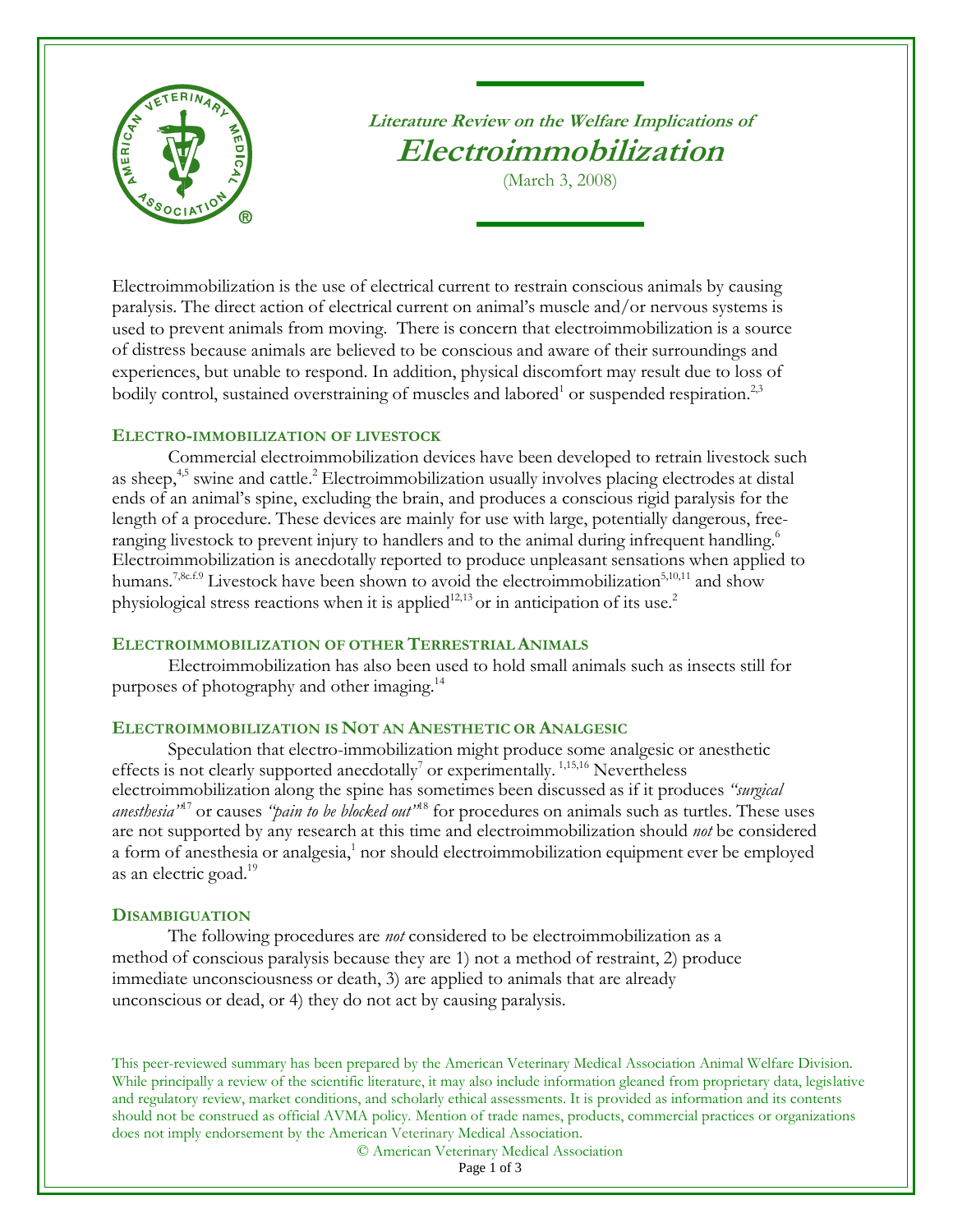**Electrofishing—**Electrofishing is use of transient applications of electrical current for the purpose of collecting fish samples as part of fish population surveys.<sup>20,21</sup> Voltage, current, and wave forms are varied depending on water chemistry and target species and are designed to produce temporary immobility or involuntary swimming toward the anode. Electrofishing is a method of fish capture, not a method of restraint. It is unclear whether electrofishing produces paralysis by acting on the muscles (electroimmobilization) or by producing an epileptic state<sup>22</sup> (stunning).

**Electroanesthesia and stunning—** Electricity applied to the brain may be used as a form of anesthesia—producing near instantaneous unconsciousness. Stunning<sup>23,24</sup> is a form of electroanesthesia used immediately prior to<sup>25</sup> or simultaneous with slaughter (e.g. by cardiac arrest). $^{26}$ 

**Post-stunning restraint—Electrification my also be used to suppress seizure movements** of animals of stunned animals but so long as the animal is effectively stunned they will remain unconscious during this procedure.

**Electrical devices and TENS—**Electrical devices such as fences, goads and training collars, while applied to conscious animals, should not cause paralysis. A device providing transcutaneous electrical stimulation (TENS) should not, even at the highest settings, produce paralysis. TENS has been proposed as a method for controlling pain, however its effectiveness is often not supported by controlled studies.<sup>27e.g.28</sup> Therefore TENS devices should not be used for analgesia or anesthesia in animal unless convincing supporting data is available for that application. It has also been suggested that TENS delivered by rectal probe prevents cows from kicking and calms them, but this has not been objectively demonstrated. $29,30$ 

#### **SUMMARY**

Electroimmobilization, the use of electrical current to restrain conscious animals by causing paralysis, is likely to be disturbing to animals and detrimental to their welfare. Procedures that are *not* considered to be electroimmobilization include: electrofishing, electroanesthesia, stunning, electrical restraint of stunned animals, electrical devices such as fences and transcutaneous electrical stimulation (TENS).

### **REFERENCES**

1. Lambooy E. Electroanaesthesia or electroimmobilisation of calves, sheep and pigs by the Feenix Stockstill. *Vet Quarterly* 1985;7:120.

2. Pascoe PJ, McDonell WN. The noxious effects of electroimmobilization in adult Holstein cows: a pilot study. *Can J Vet Res* 1986;50:275-279.

3. Jephcott EH, Lynn RD, Thorburn GD, et al. Effects of electroimmobilisation on blood gas and pH status in sheep. *R Vet Sci* 1990; 48:314-320.

4. Grandin T, Curtis SE, Widowskii TM, et al. Electro-immobilization versus mechanical restraint in an avoid-avoid choice test for ewes. *J Anim Sci* 1986;62:1469-1480.

5. Rushen J, Congdon P. Sheep may be more averse to electro-immobilisation than to shearing. *Aus Vet J* 1986;63:373. 6. Petherick JC. Animal welfare issues associated with extensive livestock production: the northern Australian beef cattle industry. *Appl Anim Behav Sci* 2005;92:211-234.

7. Carter PD. Electroimmobilisation on man and animals (letter). *Aust Vet J* 1987;64:356.

8. Rushen J. Electro-immobilisation (letter). *Aust Vet J* 1987;64;194-195.

9. Baxter JR. Response of sheep to short term restraint by electro-immobilisation. *Aust Vet J* 1987 1987;64:195.

10. Pascoe PJ. Humaneness of an electro-immobilization unit for cattle. Am J Vet Res 1986;47: 2252-2256

11. Rushen J. Aversion of sheep to electro-immobilization and physical restraint. *Appl Anim Behav Sci* 1986;15:315-324. 12. Jephcott EH, McMillen IC, Rushen JP et al. A comparison of the effects of electroimmobilisation and, or, shearing procedures on ovine plasma concentrations of B-endorphin/B-lipoprotein and cortisol. *Res Vet Sci* 1987; 43:97-100. 13. Jephcott EH, Lynn RD, Thorburn GD, et al. Effects of electroimmobilisation on blood gas and pH status in sheep. *R Vet Sci* 1990; 48:314-320.

14. Monkman GJ. An analysis of astrictive prehension. *Int J Robotics Res* 1997;16:1-10.

15. Rushen J, Congdon P. Electro-immobilisation of sheep may not reduce the aversiveness of a painful treatment. *Vet Rec* 1987;120:37-38.

Page 2 of 3